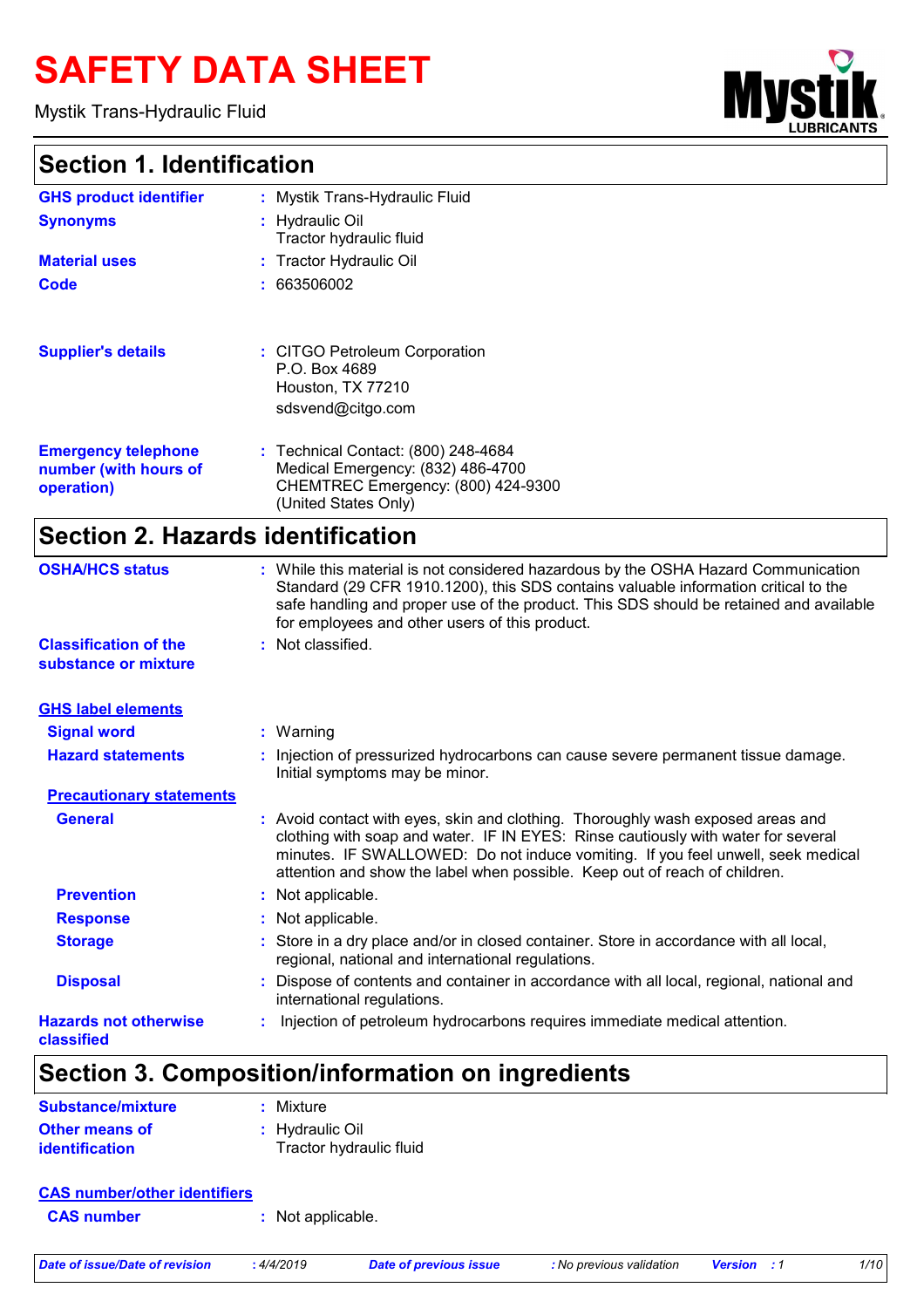### **Section 3. Composition/information on ingredients**

| <b>Ingredient name</b>                                 | 0.  | <b>CAS number</b> |
|--------------------------------------------------------|-----|-------------------|
| Distillates (petroleum), hydrotreated heavy paraffinic | ≥90 | 164742-54-7       |

Any concentration shown as a range is to protect confidentiality or is due to process variation.

**There are no additional ingredients present which, within the current knowledge of the supplier and in the concentrations applicable, are classified as hazardous to health or the environment and hence require reporting in this section.**

**Occupational exposure limits, if available, are listed in Section 8.**

### **Section 4. First aid measures**

#### **Description of necessary first aid measures**

| <b>Eye contact</b>  | : Immediately flush eyes with plenty of water, occasionally lifting the upper and lower<br>eyelids. Check for and remove any contact lenses. Get medical attention if irritation<br>occurs.                                            |
|---------------------|----------------------------------------------------------------------------------------------------------------------------------------------------------------------------------------------------------------------------------------|
| <b>Inhalation</b>   | : Remove victim to fresh air and keep at rest in a position comfortable for breathing. Get<br>medical attention if symptoms occur.                                                                                                     |
| <b>Skin contact</b> | : Flush contaminated skin with plenty of water. Remove contaminated clothing and<br>shoes. Get medical attention if symptoms occur.                                                                                                    |
| <b>Ingestion</b>    | : Wash out mouth with water. Remove victim to fresh air and keep at rest in a position<br>comfortable for breathing. Do not induce vomiting unless directed to do so by medical<br>personnel. Get medical attention if symptoms occur. |

#### **Most important symptoms/effects, acute and delayed**

| <b>Potential acute health effects</b> |                                                                                                                                                                                                                                            |
|---------------------------------------|--------------------------------------------------------------------------------------------------------------------------------------------------------------------------------------------------------------------------------------------|
| <b>Eye contact</b>                    | : No known significant effects or critical hazards.                                                                                                                                                                                        |
| <b>Inhalation</b>                     | : No known significant effects or critical hazards.                                                                                                                                                                                        |
| <b>Skin contact</b>                   | : Injection of pressurized hydrocarbons can cause severe permanent tissue damage.<br>Initial symptoms may be minor.                                                                                                                        |
| <b>Ingestion</b>                      | : No known significant effects or critical hazards.                                                                                                                                                                                        |
| <b>Over-exposure signs/symptoms</b>   |                                                                                                                                                                                                                                            |
| Eye contact                           | : No specific data.                                                                                                                                                                                                                        |
| <b>Inhalation</b>                     | : No specific data.                                                                                                                                                                                                                        |
| <b>Skin contact</b>                   | : No specific data.                                                                                                                                                                                                                        |
| <b>Ingestion</b>                      | : No specific data.                                                                                                                                                                                                                        |
|                                       | Indication of immediate medical attention and special treatment needed, if necessary                                                                                                                                                       |
| <b>Notes to physician</b>             | : In the event of injection in underlying tissue, immediate treatment should include<br>extensive incision, debridement and saline irrigation. Inadequate treatment can result in<br>ischemia and gangrene. Early symptoms may be minimal. |
| <b>Specific treatments</b>            | : Treat symptomatically and supportively.                                                                                                                                                                                                  |
| <b>Protection of first-aiders</b>     | : No action shall be taken involving any personal risk or without suitable training.                                                                                                                                                       |

**See toxicological information (Section 11)**

### **Section 5. Fire-fighting measures**

| <b>Extinguishing media</b>             |                                                                 |
|----------------------------------------|-----------------------------------------------------------------|
| <b>Suitable extinguishing</b><br>media | : Use an extinguishing agent suitable for the surrounding fire. |
| Unsuitable extinguishing<br>media      | : None known.                                                   |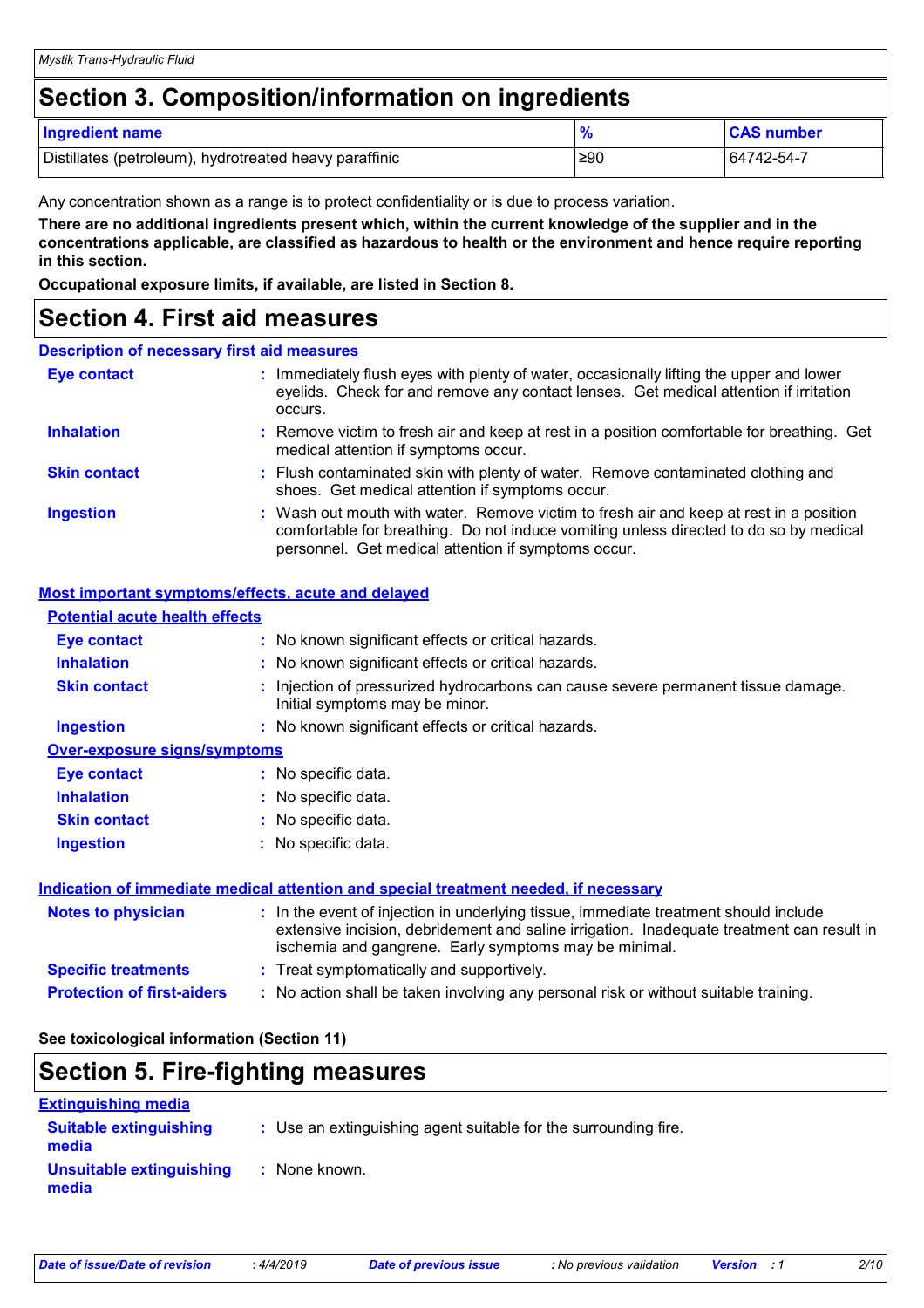### **Section 5. Fire-fighting measures**

| <b>Specific hazards arising</b><br>from the chemical     | : In a fire or if heated, a pressure increase will occur and the container may burst.                                                                                                                   |
|----------------------------------------------------------|---------------------------------------------------------------------------------------------------------------------------------------------------------------------------------------------------------|
| <b>Hazardous thermal</b><br>decomposition products       | Decomposition products may include the following materials:<br>carbon dioxide<br>carbon monoxide<br>sulfur oxides<br>phosphorus oxides<br>metal oxide/oxides                                            |
| <b>Special protective actions</b><br>for fire-fighters   | Promptly isolate the scene by removing all persons from the vicinity of the incident if<br>÷.<br>there is a fire. No action shall be taken involving any personal risk or without suitable<br>training. |
| <b>Special protective</b><br>equipment for fire-fighters | Fire-fighters should wear appropriate protective equipment and self-contained breathing<br>apparatus (SCBA) with a full face-piece operated in positive pressure mode.                                  |

### **Section 6. Accidental release measures**

#### **Personal precautions, protective equipment and emergency procedures :** No action shall be taken involving any personal risk or without suitable training. **For non-emergency**

| <b>I</b> VI HUIL-CHICLYCHUY<br>personnel | $\cdot$ TVD action shall be taken involving any personal risk of without suitable training.<br>Evacuate surrounding areas. Keep unnecessary and unprotected personnel from<br>entering. Do not touch or walk through spilled material. Put on appropriate personal<br>protective equipment. |
|------------------------------------------|---------------------------------------------------------------------------------------------------------------------------------------------------------------------------------------------------------------------------------------------------------------------------------------------|
| For emergency responders                 | : If specialized clothing is required to deal with the spillage, take note of any information in<br>Section 8 on suitable and unsuitable materials. See also the information in "For non-<br>emergency personnel".                                                                          |
| <b>Environmental precautions</b>         | : Avoid dispersal of spilled material and runoff and contact with soil, waterways, drains<br>and sewers. Inform the relevant authorities if the product has caused environmental<br>pollution (sewers, waterways, soil or air).                                                             |

|                    | <b>Methods and materials for containment and cleaning up</b>                                                                                                                                                                                                                                                                                                                                                                                                                                                                                                                               |
|--------------------|--------------------------------------------------------------------------------------------------------------------------------------------------------------------------------------------------------------------------------------------------------------------------------------------------------------------------------------------------------------------------------------------------------------------------------------------------------------------------------------------------------------------------------------------------------------------------------------------|
| <b>Small spill</b> | : Stop leak if without risk. Move containers from spill area. Dilute with water and mop up<br>if water-soluble. Alternatively, or if water-insoluble, absorb with an inert dry material and<br>place in an appropriate waste disposal container. Dispose of via a licensed waste<br>disposal contractor.                                                                                                                                                                                                                                                                                   |
| <b>Large spill</b> | : Stop leak if without risk. Move containers from spill area. Prevent entry into sewers,<br>water courses, basements or confined areas. Wash spillages into an effluent treatment<br>plant or proceed as follows. Contain and collect spillage with non-combustible,<br>absorbent material e.g. sand, earth, vermiculite or diatomaceous earth and place in<br>container for disposal according to local regulations (see Section 13). Dispose of via a<br>licensed waste disposal contractor. Note: see Section 1 for emergency contact<br>information and Section 13 for waste disposal. |

### **Section 7. Handling and storage**

#### **Precautions for safe handling**

| <b>Protective measures</b>                       | : Put on appropriate personal protective equipment (see Section 8).                                                                                                                                                                                                                                                                                           |
|--------------------------------------------------|---------------------------------------------------------------------------------------------------------------------------------------------------------------------------------------------------------------------------------------------------------------------------------------------------------------------------------------------------------------|
| <b>Advice on general</b><br>occupational hygiene | : Eating, drinking and smoking should be prohibited in areas where this material is<br>handled, stored and processed. Workers should wash hands and face before eating,<br>drinking and smoking. Remove contaminated clothing and protective equipment before<br>entering eating areas. See also Section 8 for additional information on hygiene<br>measures. |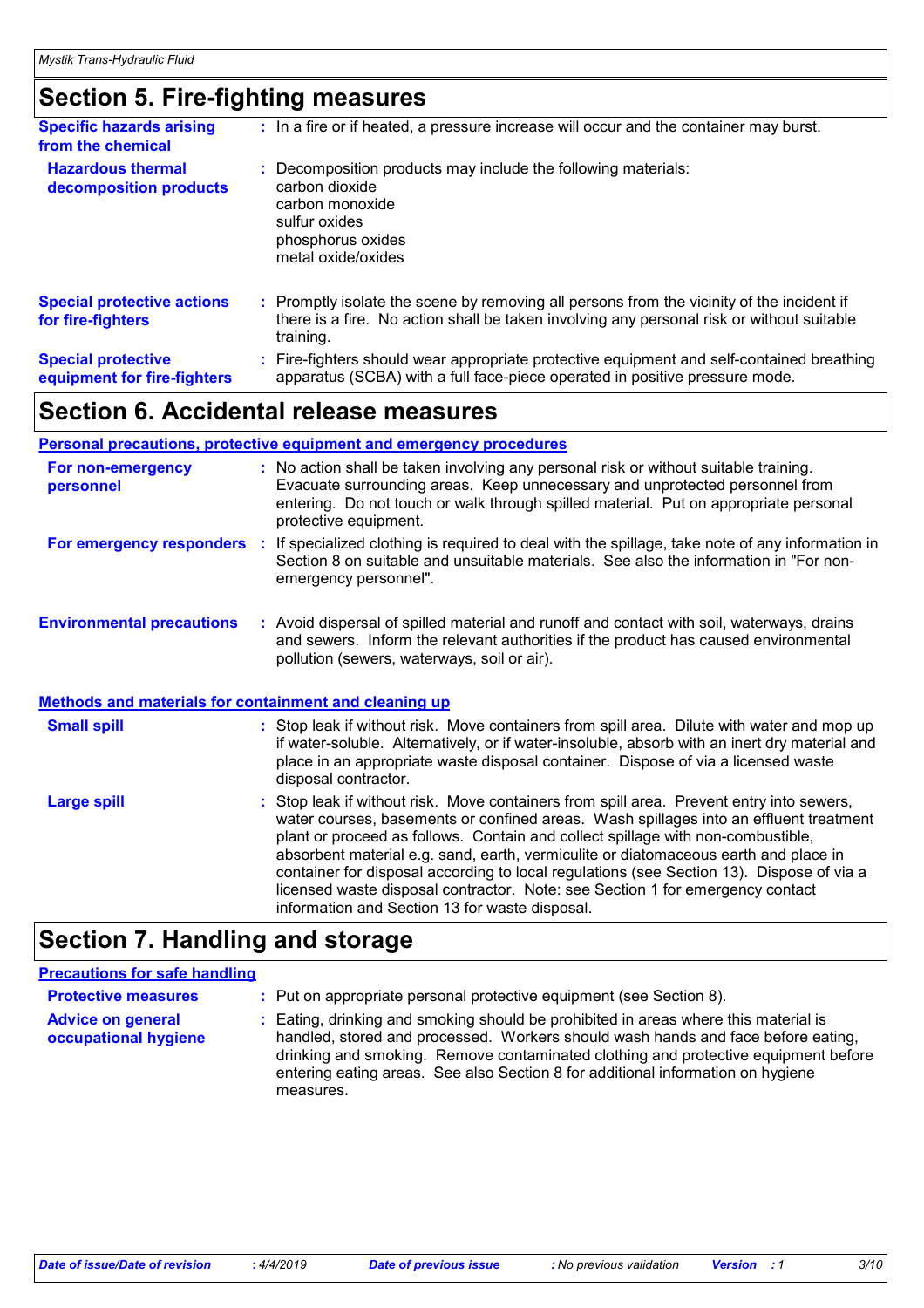# **Section 7. Handling and storage**

| <b>Conditions for safe storage,</b><br>including any<br>incompatibilities | Store in accordance with local regulations. Store in original container protected from<br>÷<br>direct sunlight in a dry, cool and well-ventilated area, away from incompatible materials<br>(see Section 10) and food and drink. Keep container tightly closed and sealed until<br>ready for use. Containers that have been opened must be carefully resealed and kept<br>upright to prevent leakage. Do not store in unlabeled containers. Use appropriate<br>containment to avoid environmental contamination. See Section 10 for incompatible<br>materials before handling or use. |
|---------------------------------------------------------------------------|---------------------------------------------------------------------------------------------------------------------------------------------------------------------------------------------------------------------------------------------------------------------------------------------------------------------------------------------------------------------------------------------------------------------------------------------------------------------------------------------------------------------------------------------------------------------------------------|
|                                                                           | Bulk Storage Conditions: Maintain all storage tanks in accordance with applicable<br>regulations. Use necessary controls to monitor tank inventories. Inspect all storage<br>tanks on a periodic basis. Test tanks and associated piping for tightness. Maintain the<br>automatic leak detection devices to assure proper working condition.                                                                                                                                                                                                                                          |

# **Section 8. Exposure controls/personal protection**

| <b>Control parameters</b>                              |                                                                                                         |                                                                                                                                                                                                                                                                                                                                                                                                                                                                                                                                       |  |
|--------------------------------------------------------|---------------------------------------------------------------------------------------------------------|---------------------------------------------------------------------------------------------------------------------------------------------------------------------------------------------------------------------------------------------------------------------------------------------------------------------------------------------------------------------------------------------------------------------------------------------------------------------------------------------------------------------------------------|--|
| <b>Occupational exposure limits</b>                    |                                                                                                         |                                                                                                                                                                                                                                                                                                                                                                                                                                                                                                                                       |  |
| Distillates (petroleum), hydrotreated heavy paraffinic |                                                                                                         | ACGIH TLV (United States, 3/2018).<br>TWA: 5 mg/m <sup>3</sup> 8 hours. Form: Inhalable<br>fraction<br>NIOSH REL (United States, 10/2016).<br>TWA: 5 mg/m <sup>3</sup> 10 hours. Form: Mist<br>STEL: 10 mg/m <sup>3</sup> 15 minutes. Form: Mist<br>OSHA PEL (United States, 5/2018).<br>TWA: 5 mg/m <sup>3</sup> 8 hours.                                                                                                                                                                                                            |  |
| <b>Appropriate engineering</b><br>controls             | : Good general ventilation should be sufficient to control worker exposure to airborne<br>contaminants. |                                                                                                                                                                                                                                                                                                                                                                                                                                                                                                                                       |  |
| <b>Environmental exposure</b><br>controls              | be necessary to reduce emissions to acceptable levels.                                                  | : Emissions from ventilation or work process equipment should be checked to ensure<br>they comply with the requirements of environmental protection legislation. In some<br>cases, vapor controls, filters or engineering modifications to the process equipment will                                                                                                                                                                                                                                                                 |  |
| <b>Individual protection measures</b>                  |                                                                                                         |                                                                                                                                                                                                                                                                                                                                                                                                                                                                                                                                       |  |
| <b>Hygiene measures</b>                                | showers are close to the workstation location.                                                          | : Wash hands, forearms and face thoroughly after handling chemical products, before<br>eating, smoking and using the lavatory and at the end of the working period.<br>Appropriate techniques should be used to remove potentially contaminated clothing.<br>Wash contaminated clothing before reusing. Ensure that eyewash stations and safety                                                                                                                                                                                       |  |
| <b>Eye/face protection</b>                             | instead.                                                                                                | Safety glasses equipped with side shields are recommended as minimum protection in<br>industrial settings. If contact is possible, the following protection should be worn, unless<br>the assessment indicates a higher degree of protection: chemical splash goggles.<br>Safety eyewear complying with an approved standard should be used when a risk<br>assessment indicates this is necessary to avoid exposure to liquid splashes, mists,<br>gases or dusts. If inhalation hazards exist, a full-face respirator may be required |  |
| <b>Skin protection</b>                                 |                                                                                                         |                                                                                                                                                                                                                                                                                                                                                                                                                                                                                                                                       |  |
| <b>Hand protection</b>                                 |                                                                                                         | : Chemical-resistant gloves complying with an approved standard should be worn at all<br>times when handling chemical products if a risk assessment indicates this is necessary.                                                                                                                                                                                                                                                                                                                                                      |  |
| <b>Body protection</b>                                 | handling this product.                                                                                  | Personal protective equipment for the body should be selected based on the task being<br>performed and the risks involved and should be approved by a specialist before                                                                                                                                                                                                                                                                                                                                                               |  |
| <b>Other skin protection</b>                           | not protective for liquid contact.                                                                      | : Avoid skin contact with liquid. Appropriate footwear and any additional skin protection<br>measures should be selected based on the task being performed and the risks involved<br>and should be approved by a specialist before handling this product. Leather boots are                                                                                                                                                                                                                                                           |  |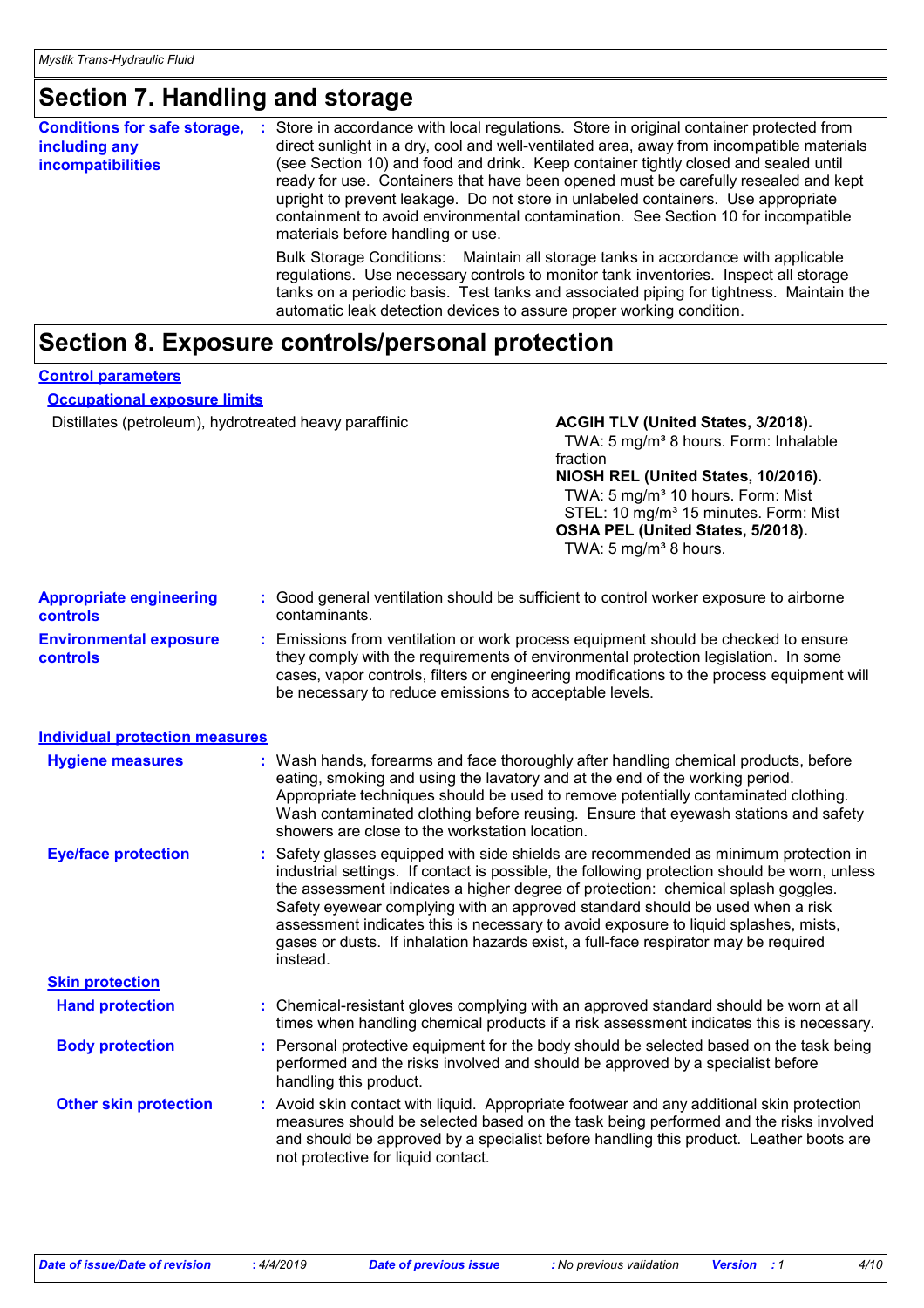### **Section 8. Exposure controls/personal protection**

```
Respiratory protection :
```
Avoid inhalation of gases, vapors, mists or dusts. Use a properly fitted, air-purifying or supplied-air respirator complying with an approved standard if a risk assessment indicates this is necessary. Respirator selection must be based on known or anticipated exposure levels, the hazards of the product and the safe working limits of the selected respirator.

### **Section 9. Physical and chemical properties**

| <b>Appearance</b>                               |                                                                                                                                       |
|-------------------------------------------------|---------------------------------------------------------------------------------------------------------------------------------------|
| <b>Physical state</b>                           | $:$ Liquid.                                                                                                                           |
| <b>Color</b>                                    | : Amber.                                                                                                                              |
| Odor                                            | : Mild petroleum odor                                                                                                                 |
| pH                                              | $:$ Not available.                                                                                                                    |
| <b>Boiling point</b>                            | : Not available.                                                                                                                      |
| <b>Flash point</b>                              | : Closed cup: $197^{\circ}$ C (386.6°F) [Pensky-Martens (ASTM D-93)]<br>Open cup: 218°C (424.4°F) [Cleveland.]                        |
| <b>Evaporation rate</b>                         | $:$ <1 (n-butyl acetate. = 1)                                                                                                         |
| Lower and upper explosive<br>(flammable) limits | $:$ Lower: $1\%$<br>Upper: 7%                                                                                                         |
| <b>Vapor pressure</b>                           | $:$ <0.0013 kPa (<0.01 mm Hg) [room temperature]                                                                                      |
| <b>Vapor density</b>                            | : $>1$ [Air = 1]                                                                                                                      |
| <b>Relative density</b>                         | : 0.871                                                                                                                               |
| <b>Density Ibs/gal</b>                          | $: 7.26$ lbs/gal                                                                                                                      |
| Density gm/cm <sup>3</sup>                      | $:$ Not available.                                                                                                                    |
| <b>Gravity, <sup>o</sup>API</b>                 | : 30.8 @ 60 F                                                                                                                         |
| <b>Solubility</b>                               | : Insoluble in the following materials: cold water.                                                                                   |
| Flow time (ISO 2431)                            | $:$ Not available.                                                                                                                    |
| <b>Viscosity</b>                                | : Kinematic (room temperature): $0.5 \text{ cm}^2/\text{s}$ (50 cSt)<br>Kinematic (40°C (104°F)): 0.603 cm <sup>2</sup> /s (60.3 cSt) |
| <b>Viscosity SUS</b>                            | : Estimated 279 SUS @104 F                                                                                                            |

### **Section 10. Stability and reactivity**

| <b>Reactivity</b>                                   | Not expected to be Explosive, Self-Reactive, Self-Heating, or an Organic Peroxide<br>under US GHS Definition(s). |
|-----------------------------------------------------|------------------------------------------------------------------------------------------------------------------|
| <b>Chemical stability</b>                           | : The product is stable.                                                                                         |
| <b>Possibility of hazardous</b><br><b>reactions</b> | : Under normal conditions of storage and use, hazardous reactions will not occur.                                |
| <b>Conditions to avoid</b>                          | : No specific data.                                                                                              |
| <b>Incompatible materials</b>                       | No specific data.                                                                                                |
| <b>Hazardous decomposition</b><br>products          | : Under normal conditions of storage and use, hazardous decomposition products should<br>not be produced.        |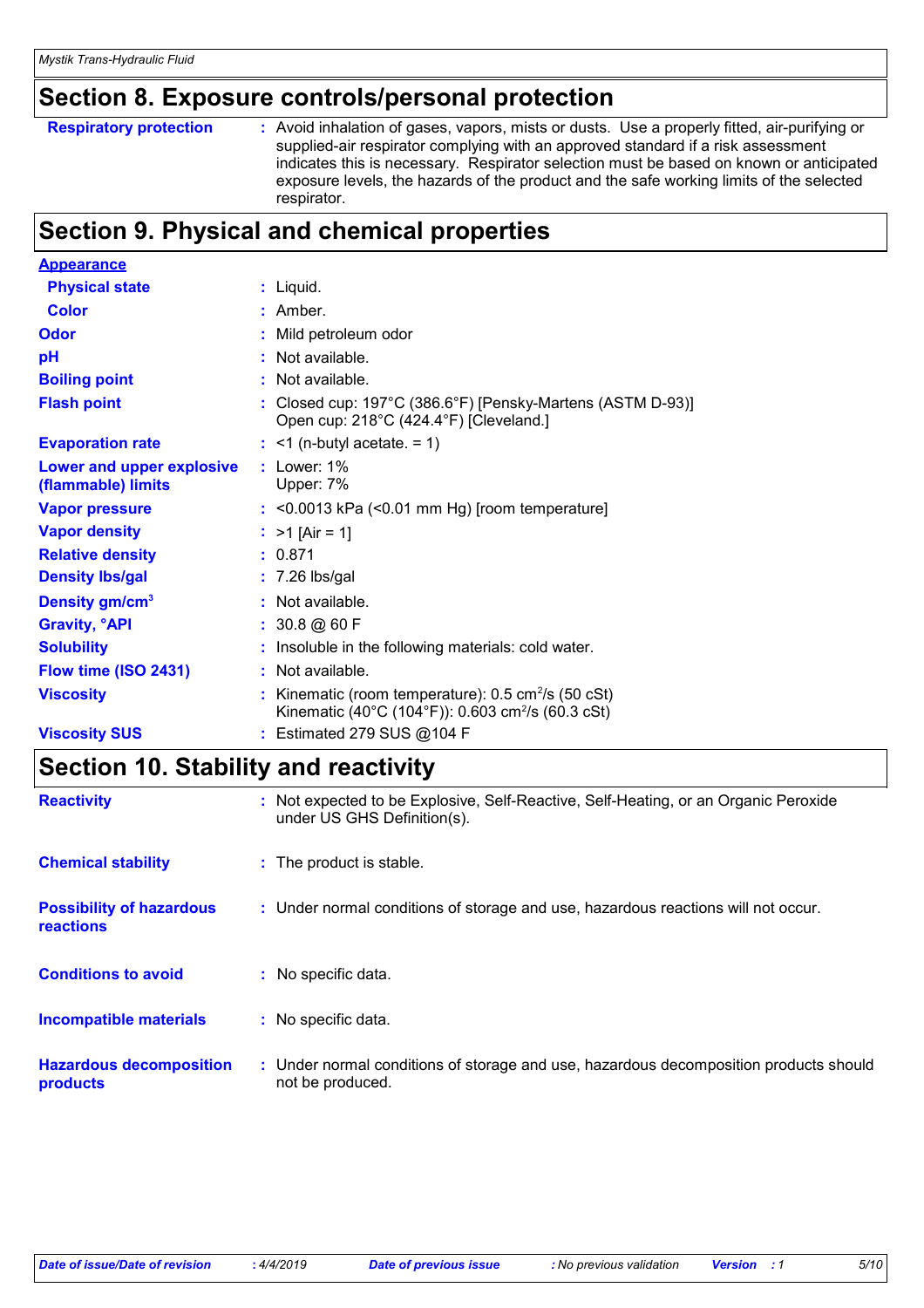## **Section 11. Toxicological information**

### **Information on toxicological effects**

**Acute toxicity**

| <b>Product/ingredient name</b>                                                             | <b>Result</b>                                                                                                                                                                                                                                                                                                                                                                                                                                                                                                                                                                                                                                                                                                                                                                                                                                                                                                                                                                                                                                                                                                      | <b>Species</b> | <b>Dose</b> | <b>Exposure</b> |
|--------------------------------------------------------------------------------------------|--------------------------------------------------------------------------------------------------------------------------------------------------------------------------------------------------------------------------------------------------------------------------------------------------------------------------------------------------------------------------------------------------------------------------------------------------------------------------------------------------------------------------------------------------------------------------------------------------------------------------------------------------------------------------------------------------------------------------------------------------------------------------------------------------------------------------------------------------------------------------------------------------------------------------------------------------------------------------------------------------------------------------------------------------------------------------------------------------------------------|----------------|-------------|-----------------|
| Distillates (petroleum),<br>hydrotreated heavy paraffinic                                  | LD50 Oral                                                                                                                                                                                                                                                                                                                                                                                                                                                                                                                                                                                                                                                                                                                                                                                                                                                                                                                                                                                                                                                                                                          | Rat            | >5000 mg/kg |                 |
| <b>Conclusion/Summary</b>                                                                  | Distillates (petroleum), hydrotreated heavy paraffinic: Mineral oil mists derived from<br>highly refined oils are reported to have low acute and sub-acute toxicities in animals.<br>Effects from single and short-term repeated exposures to high concentrations of mineral<br>oil mists well above applicable workplace exposure levels include lung inflammatory<br>reaction, lipoid granuloma formation and lipoid pneumonia. In acute and sub-acute<br>studies involving exposures to lower concentrations of mineral oil mists at or near<br>current work place exposure levels produced no significant toxicological effects.<br>Phosphorodithioic acid, O,O-di-C1-14-alkyl esters, zinc salts: INHALATION (LC50),<br>Acute: > 1310 mg/L (Rat screen level)(4 hours).<br>DRAIZE EYE, Acute: Severe eye irritant. (Rabbit).<br>DRAIZE DERMAL, Acute: Mild to moderate skin irritant. (Rabbit).<br>BUEHLER DERMAL, Acute: Non-sensitizing. (Guinea Pig).<br>28-Day DERMAL, Sub-Chronic: Severe skin irritant. (Rabbit). Reported reduced food<br>consumption resulting in weight loss and testicular atrophy. |                |             |                 |
| <b>Irritation/Corrosion</b><br>Not available.                                              |                                                                                                                                                                                                                                                                                                                                                                                                                                                                                                                                                                                                                                                                                                                                                                                                                                                                                                                                                                                                                                                                                                                    |                |             |                 |
| <b>Skin</b><br><b>Eyes</b><br><b>Respiratory</b><br><b>Sensitization</b><br>Not available. | : No additional information.<br>No additional information.<br>: No additional information.                                                                                                                                                                                                                                                                                                                                                                                                                                                                                                                                                                                                                                                                                                                                                                                                                                                                                                                                                                                                                         |                |             |                 |
| <b>Skin</b><br><b>Respiratory</b><br><b>Mutagenicity</b><br>Not available.                 | : No additional information.<br>: No additional information.                                                                                                                                                                                                                                                                                                                                                                                                                                                                                                                                                                                                                                                                                                                                                                                                                                                                                                                                                                                                                                                       |                |             |                 |
| <b>Conclusion/Summary</b>                                                                  | : No additional information.                                                                                                                                                                                                                                                                                                                                                                                                                                                                                                                                                                                                                                                                                                                                                                                                                                                                                                                                                                                                                                                                                       |                |             |                 |
| <b>Carcinogenicity</b><br>Not available.<br><b>Conclusion/Summary</b>                      | $:$ No additional information.                                                                                                                                                                                                                                                                                                                                                                                                                                                                                                                                                                                                                                                                                                                                                                                                                                                                                                                                                                                                                                                                                     |                |             |                 |
| <b>Reproductive toxicity</b><br>Not available.                                             |                                                                                                                                                                                                                                                                                                                                                                                                                                                                                                                                                                                                                                                                                                                                                                                                                                                                                                                                                                                                                                                                                                                    |                |             |                 |
| <b>Conclusion/Summary</b><br><b>Teratogenicity</b><br>Not available.                       | : No additional information.                                                                                                                                                                                                                                                                                                                                                                                                                                                                                                                                                                                                                                                                                                                                                                                                                                                                                                                                                                                                                                                                                       |                |             |                 |
| <b>Conclusion/Summary</b>                                                                  | : No additional information.                                                                                                                                                                                                                                                                                                                                                                                                                                                                                                                                                                                                                                                                                                                                                                                                                                                                                                                                                                                                                                                                                       |                |             |                 |
| Specific target organ toxicity (single exposure)<br>Not available.                         |                                                                                                                                                                                                                                                                                                                                                                                                                                                                                                                                                                                                                                                                                                                                                                                                                                                                                                                                                                                                                                                                                                                    |                |             |                 |
| <b>Specific target organ toxicity (repeated exposure)</b><br>Not available.                |                                                                                                                                                                                                                                                                                                                                                                                                                                                                                                                                                                                                                                                                                                                                                                                                                                                                                                                                                                                                                                                                                                                    |                |             |                 |
| <b>Aspiration hazard</b><br>Not available.                                                 |                                                                                                                                                                                                                                                                                                                                                                                                                                                                                                                                                                                                                                                                                                                                                                                                                                                                                                                                                                                                                                                                                                                    |                |             |                 |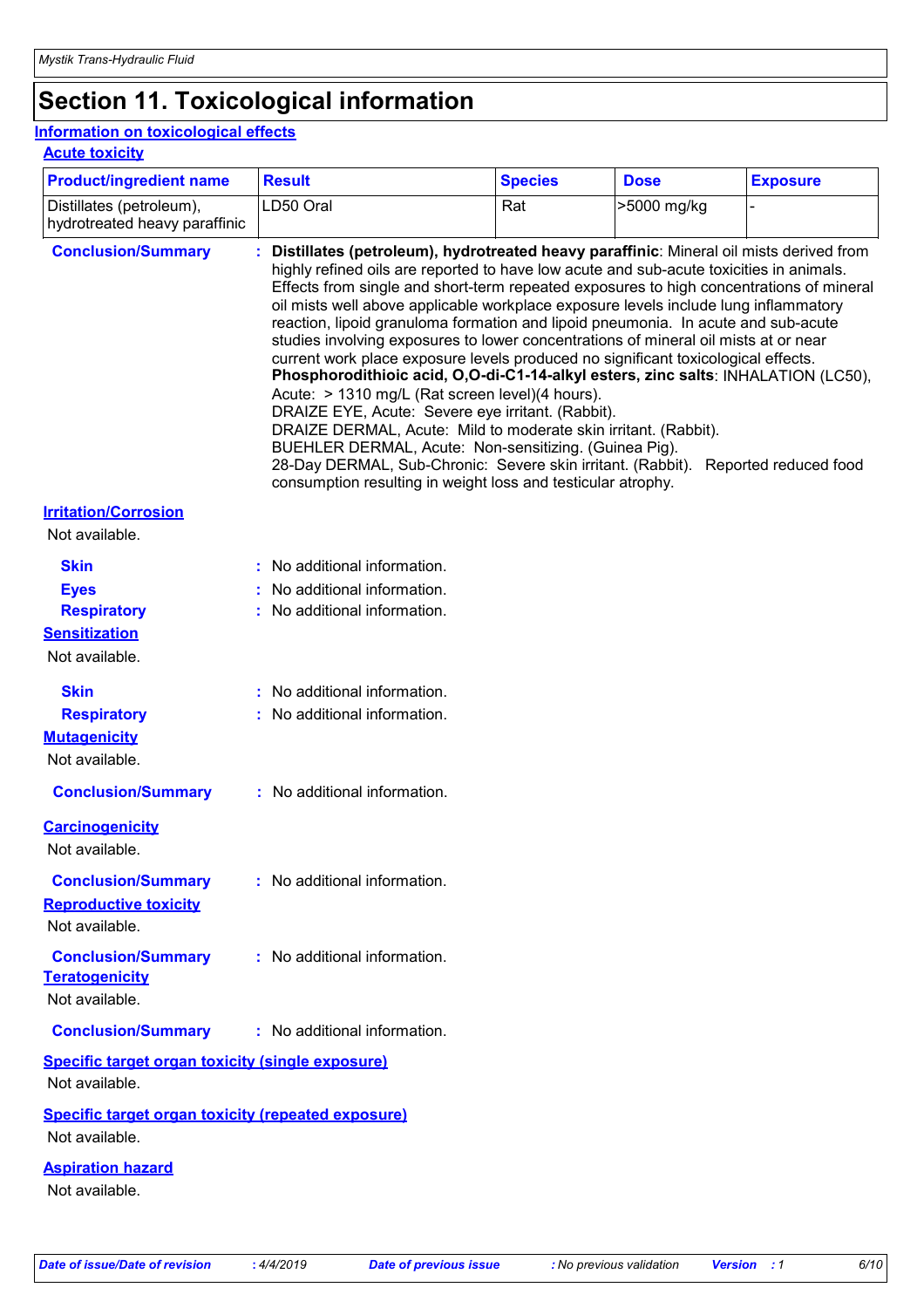### **Section 11. Toxicological information**

| <b>Information on the likely</b><br>routes of exposure | : Routes of entry anticipated: Dermal.                                                                              |
|--------------------------------------------------------|---------------------------------------------------------------------------------------------------------------------|
| <b>Potential acute health effects</b>                  |                                                                                                                     |
| <b>Eye contact</b>                                     | : No known significant effects or critical hazards.                                                                 |
| <b>Inhalation</b>                                      | : No known significant effects or critical hazards.                                                                 |
| <b>Skin contact</b>                                    | : Injection of pressurized hydrocarbons can cause severe permanent tissue damage.<br>Initial symptoms may be minor. |
| <b>Ingestion</b>                                       | : No known significant effects or critical hazards.                                                                 |

|                     | <b>Symptoms related to the physical, chemical and toxicological characteristics</b> |
|---------------------|-------------------------------------------------------------------------------------|
| Eye contact         | : No specific data.                                                                 |
| <b>Inhalation</b>   | : No specific data.                                                                 |
| <b>Skin contact</b> | : No specific data.                                                                 |
| <b>Ingestion</b>    | : No specific data.                                                                 |

#### **Delayed and immediate effects and also chronic effects from short and long term exposure**

| <b>Short term exposure</b>                        |                                                     |  |  |  |
|---------------------------------------------------|-----------------------------------------------------|--|--|--|
| <b>Potential immediate</b><br><b>effects</b>      | $:$ Not available.                                  |  |  |  |
| <b>Potential delayed effects</b>                  | : Not available.                                    |  |  |  |
| <b>Long term exposure</b>                         |                                                     |  |  |  |
| <b>Potential immediate</b><br>effects             | : Not available.                                    |  |  |  |
| <b>Potential delayed effects : Not available.</b> |                                                     |  |  |  |
| <b>Potential chronic health effects</b>           |                                                     |  |  |  |
| Not available.                                    |                                                     |  |  |  |
| <b>General</b>                                    | : No known significant effects or critical hazards. |  |  |  |
| <b>Carcinogenicity</b>                            | No known significant effects or critical hazards.   |  |  |  |
| <b>Mutagenicity</b>                               | No known significant effects or critical hazards.   |  |  |  |
| <b>Teratogenicity</b>                             | No known significant effects or critical hazards.   |  |  |  |
| <b>Developmental effects</b>                      | No known significant effects or critical hazards.   |  |  |  |
| <b>Fertility effects</b>                          | No known significant effects or critical hazards.   |  |  |  |

### **Section 12. Ecological information**

#### **Toxicity**

Not available.

**Conclusion/Summary :** Not available.

#### **Persistence and degradability**

**Conclusion/Summary :** Not available.

#### **Bioaccumulative potential**

Not available.

#### **Mobility in soil**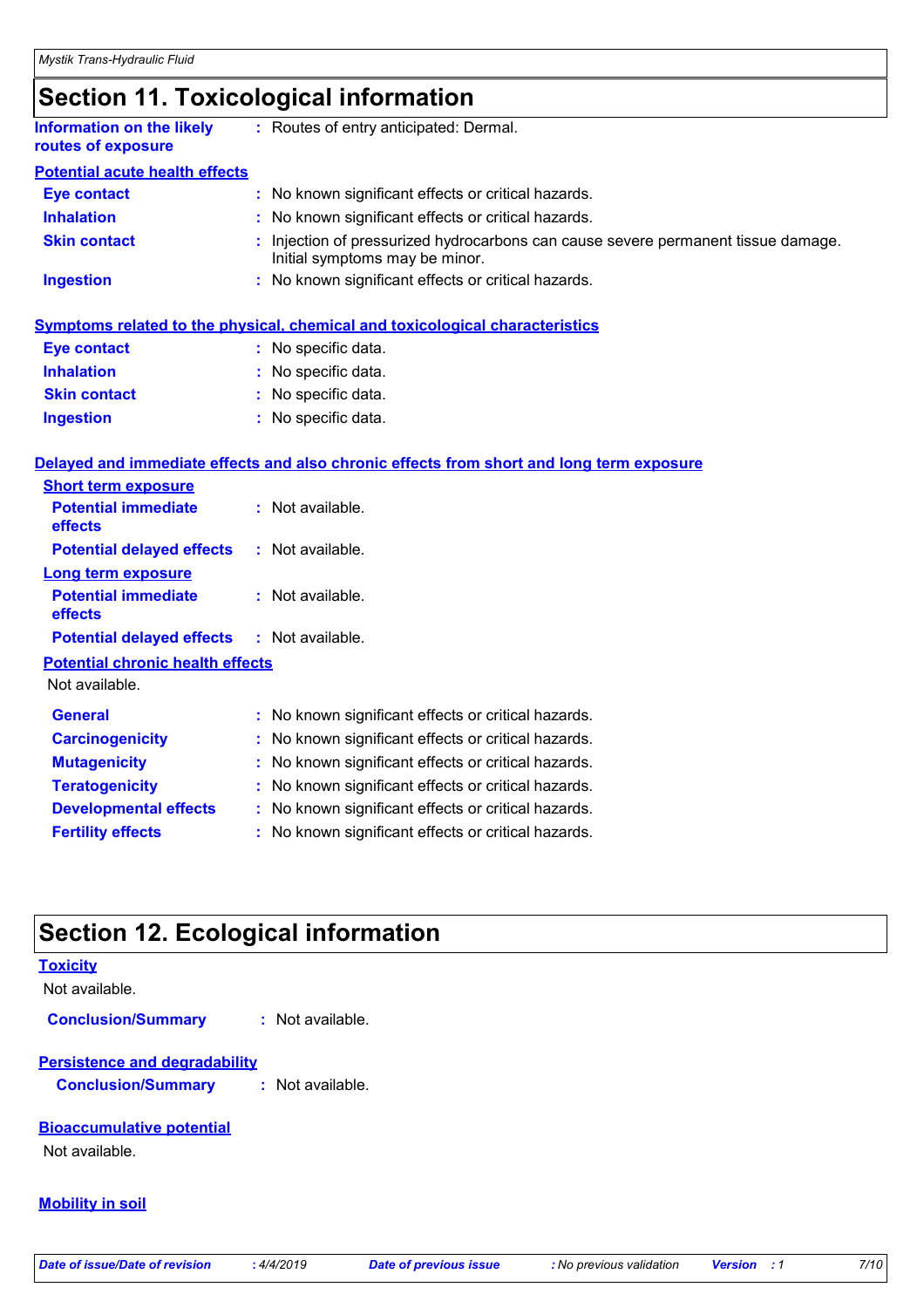### **Section 12. Ecological information**

**Soil/water partition coefficient (KOC) :** Not available.

**Other adverse effects** : No known significant effects or critical hazards.

### **Section 13. Disposal considerations**

The generation of waste should be avoided or minimized wherever possible. Disposal of this product, solutions and any by-products should at all times comply with the requirements of environmental protection and waste disposal legislation and any regional local authority requirements. Dispose of surplus and non-recyclable products via a licensed waste disposal contractor. Waste should not be disposed of untreated to the sewer unless fully compliant with the requirements of all authorities with jurisdiction. Waste packaging should be recycled. Incineration or landfill should only be considered when recycling is not feasible. This material and its container must be disposed of in a safe way. Empty containers or liners may retain some product residues. Avoid dispersal of spilled material and runoff and contact with soil, waterways, drains and sewers. **Disposal methods :**

### **Section 14. Transport information**

|                                      | <b>DOT Classification</b> | <b>IMDG</b>              | <b>IATA</b>    |
|--------------------------------------|---------------------------|--------------------------|----------------|
| <b>UN number</b>                     | Not regulated.            | Not regulated.           | Not regulated. |
| <b>UN proper</b><br>shipping name    |                           |                          |                |
| <b>Transport</b><br>hazard class(es) |                           | $\overline{\phantom{0}}$ | -              |
| <b>Packing group</b>                 | $\overline{\phantom{a}}$  |                          |                |
| <b>Environmental</b><br>hazards      | No.                       | No.                      | No.            |

**Oil:** The product(s) represented by this SDS is (are) regulated as "oil" under 49 CFR Part 130. Shipments by rail or highway in packaging having a capacity of 3500 gallons or more or in a quantity greater 42,000 gallons are subject to these requirements. In addition, mixtures containing 10% or more of this product may be subject to these requirements.

**Special precautions for user** : Transport within user's premises: always transport in closed containers that are upright and secure. Ensure that persons transporting the product know what to do in the event of an accident or spillage.

**Transport in bulk according :** Not available. **to Annex II of MARPOL and the IBC Code**

### **Section 15. Regulatory information**

**U.S. Federal regulations : Clean Water Act (CWA) 307**: Phosphorodithioic acid, O,O-di-C1-14-alkyl esters, zinc salts **United States inventory (TSCA 8b)**: All components are listed or exempted.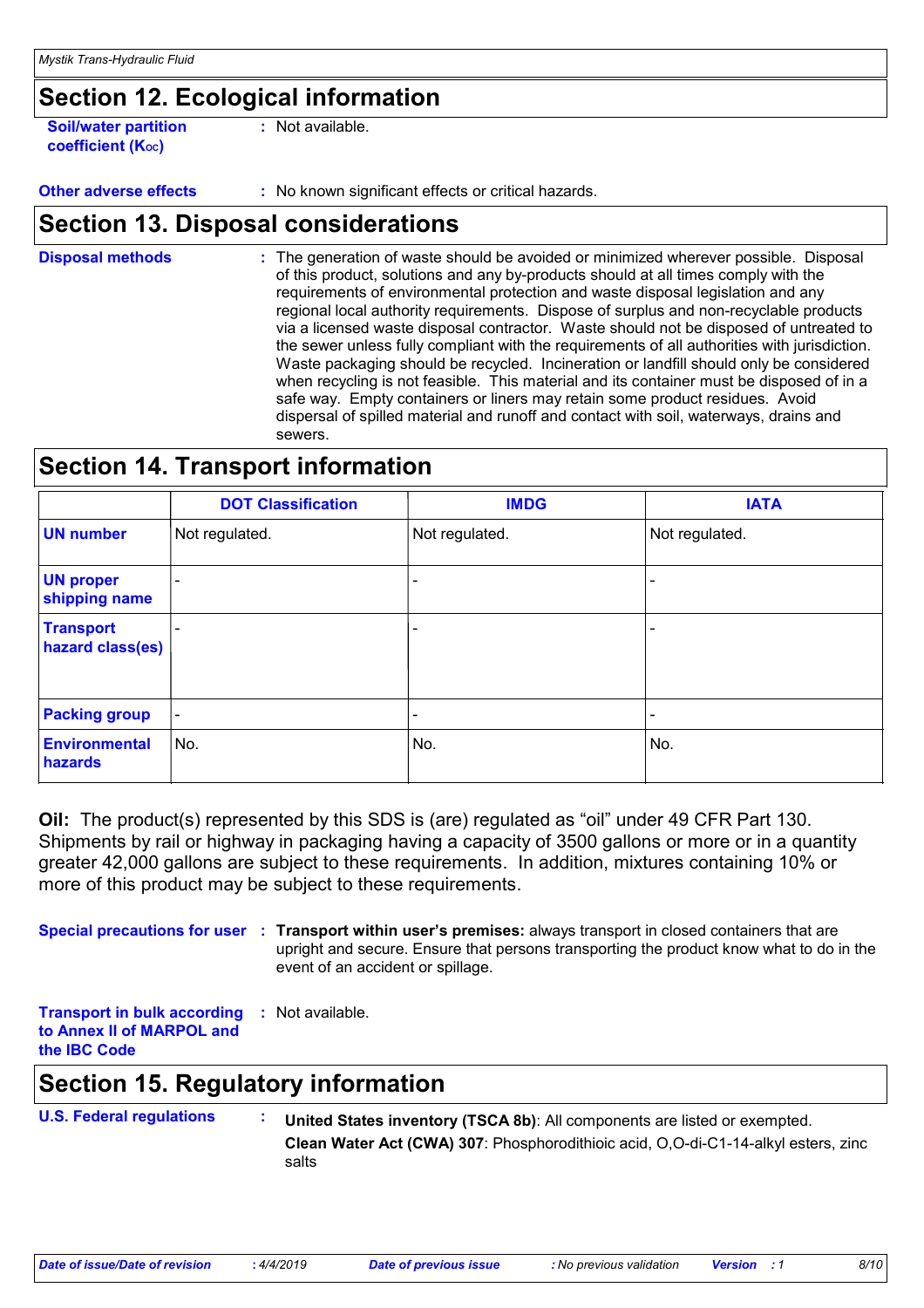### **Section 15. Regulatory information**

This material is classified as an oil under Section 311 of the Clean Water Act (CWA) and the Oil Pollution Act of 1990 (OPA). Discharges or spills which produce a visible sheen on waters of the United States, their adjoining shorelines, or into conduits leading to surface waters must be reported to the EPA's National Response Center at (800) 424-8802.

#### **SARA 302/304**

| <b>Composition/information on ingredients</b> |                   |
|-----------------------------------------------|-------------------|
| <b>SARA 304 RQ</b>                            | : Not applicable. |
| SARA 311/312                                  |                   |
| <b>Classification</b>                         | : Not applicable. |
| <b>Composition/information on ingredients</b> |                   |

No products were found.

#### **SARA 313**

|                                           | <b>Product name</b>                                              | <b>CAS number</b> | $\frac{9}{6}$ |
|-------------------------------------------|------------------------------------------------------------------|-------------------|---------------|
| <b>Form R - Reporting</b><br>requirements | Phosphorodithioic acid, O,O-di-C1-14-alkyl esters,<br>zinc salts | 68649-42-3        | ′<2           |
| <b>Supplier notification</b>              | Phosphorodithioic acid, O,O-di-C1-14-alkyl esters,<br>zinc salts | 68649-42-3        | <2            |

SARA 313 notifications must not be detached from the SDS and any copying and redistribution of the SDS shall include copying and redistribution of the notice attached to copies of the SDS subsequently redistributed.

#### **State regulations**

| <b>Massachusetts</b>             | : None of the components are listed.                                               |  |
|----------------------------------|------------------------------------------------------------------------------------|--|
| <b>New York</b>                  | None of the components are listed.                                                 |  |
| <b>New Jersey</b>                | The following components are listed: ZINC compounds<br>t.                          |  |
| <b>Pennsylvania</b>              | The following components are listed: ZINC COMPOUNDS                                |  |
| <b>International regulations</b> |                                                                                    |  |
| <b>Inventory list</b>            |                                                                                    |  |
| <b>United States</b>             | : All components are listed or exempted.                                           |  |
| <b>Australia</b>                 | All components are listed or exempted.                                             |  |
| <b>Canada</b>                    | All components are listed or exempted.                                             |  |
| <b>China</b>                     | Not determined.                                                                    |  |
| <b>Europe</b>                    | Not determined.                                                                    |  |
| <b>Japan</b>                     | Japan inventory (ENCS): Not determined.<br>Japan inventory (ISHL): Not determined. |  |
| <b>Malaysia</b>                  | Not determined.                                                                    |  |
| <b>New Zealand</b>               | All components are listed or exempted.                                             |  |
| <b>Philippines</b>               | All components are listed or exempted.                                             |  |
| <b>Republic of Korea</b>         | All components are listed or exempted.                                             |  |
| <b>Taiwan</b>                    | Not determined.                                                                    |  |
| <b>Thailand</b>                  | Not determined.                                                                    |  |
| <b>Turkey</b>                    | Not determined.                                                                    |  |
| <b>Viet Nam</b>                  | Not determined.                                                                    |  |